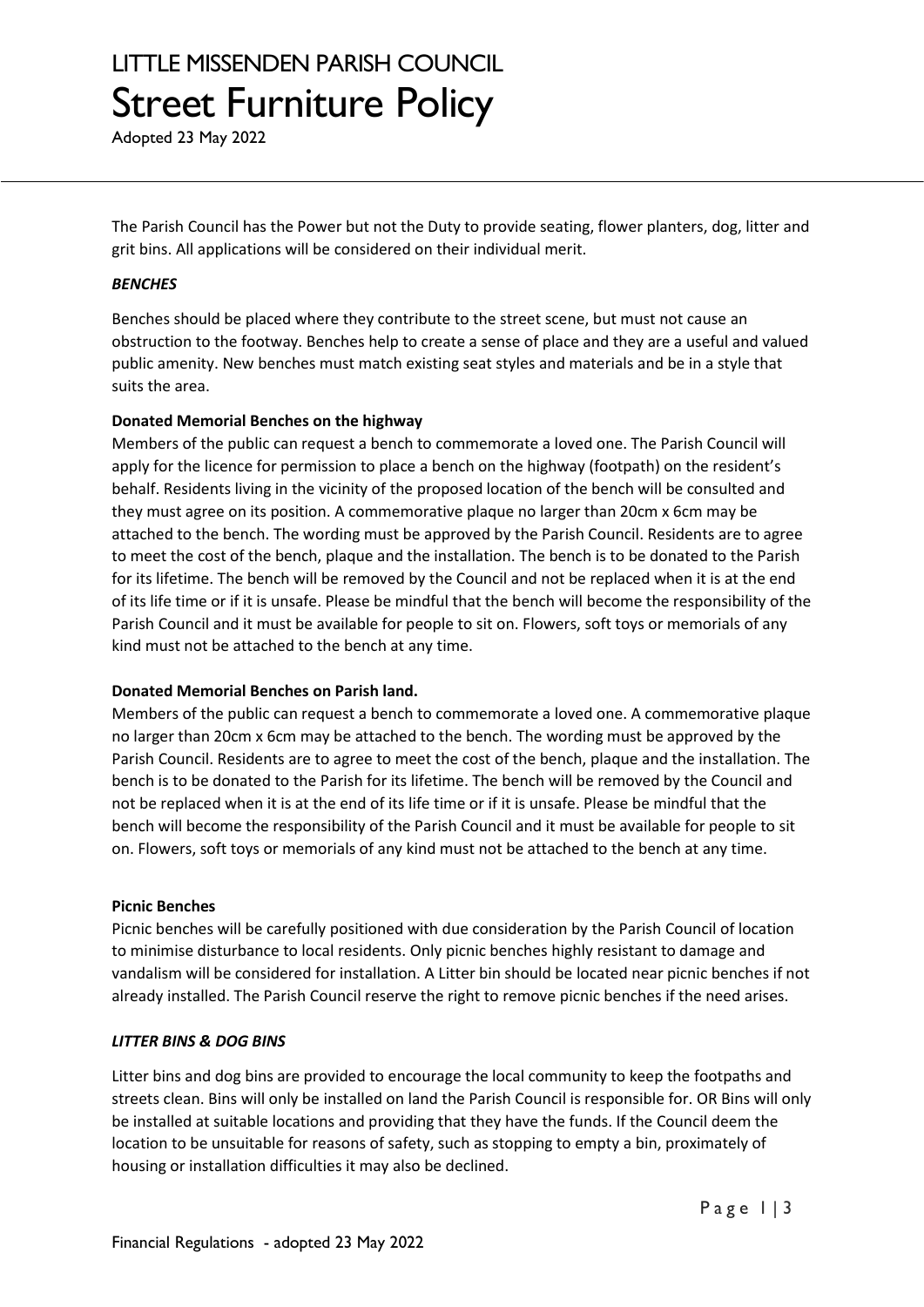# LITTLE MISSENDEN PARISH COUNCIL Street Furniture Policy

Adopted 23 May 2022

#### *GRIT BINS*

Grit bins are provided for self-help by members of the public. Grit is provided by the Council for use on the public highway (road and footpaths). If the Council believe grit is being used on private land/footpaths/driveways consideration will be given for the removal of the bin. The Parish Council will not provide a grit bin if the application falls within the DCC criteria for salt bin provision.

### *FLOWER PLANTERS*

The Council will not supply flower planters as standard practice. The acceptation is in the Holmer Green ward at Turners place where this is historic.

Council will consider an application for the installation for a planter(s) onto its land or land with the Parish on the basis of the installation has been approved by the land owner. LMPC would require a copy of the permission.

LMPC would not fund the purchase or installation of planters nor would it undertake to plant, water or maintain any planter other than the planters at Turners Place.

The Council may vote to make a contribution towards the purchase of the planter if a request was made by a third party.

The Council would at no time take over the responsibility of maintaining a planter that fell into disuse but would insist on its removal at the expense of the original body responsible for its installation.

*LMPC will consider requests to install or allow installation of street furniture on land owned by the Council (e.g., notice boards, litter bins and dog waste bins, bollards, flower tubs and other ornamental displays, etc) provided the following conditions are met:*

### *Conditions:-*

- the design of the structure must not differ from the approved design without LMPC written consent
- the structure must present no risk to the public and be kept in a good state of repair
- the structure must be secure and reasonably resistant to vandalism
- a declaration must be provided to show that the applicant accepts responsibility for the structure and its maintenance
- the owner must remove the structure at any time, if LMPC require it